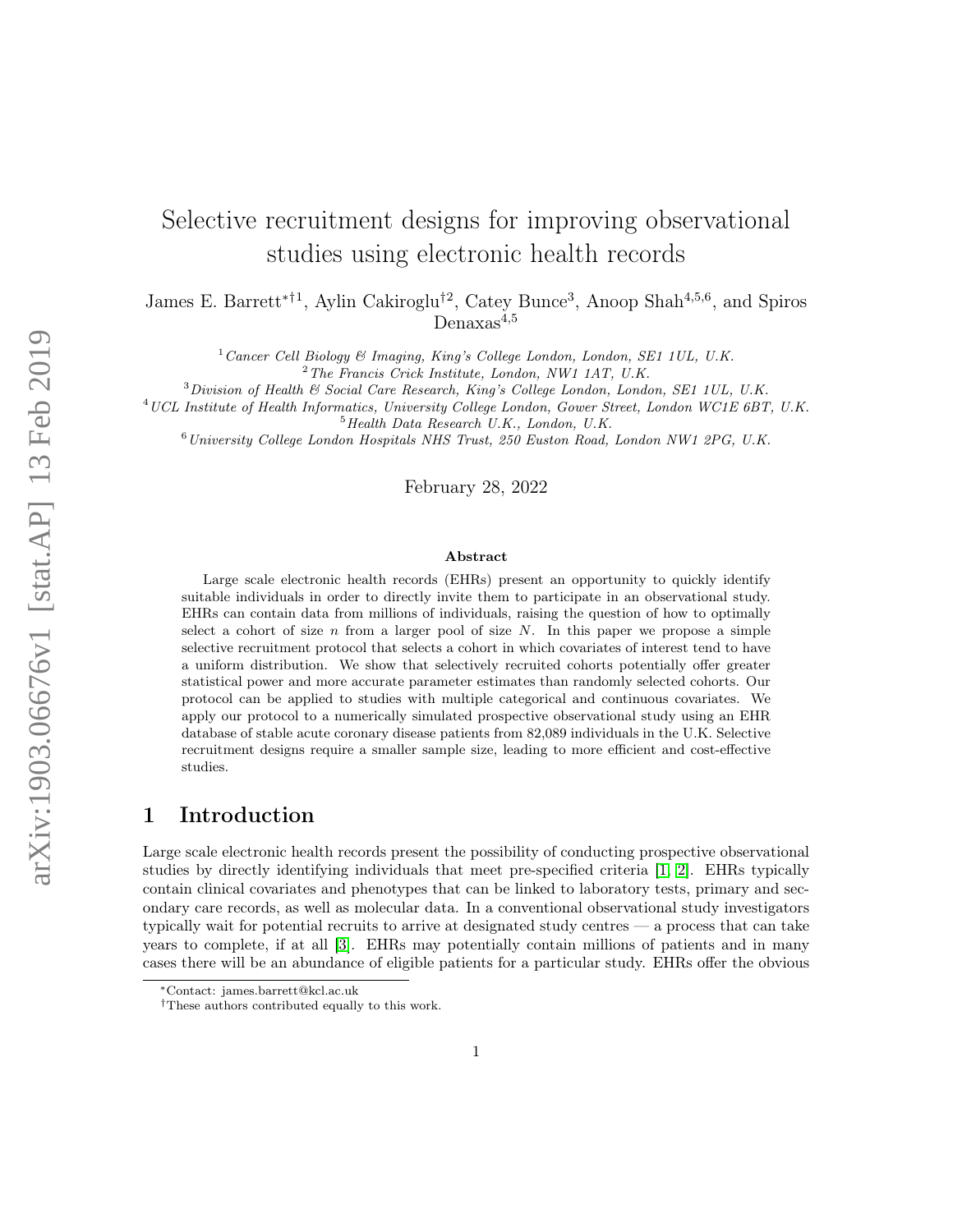advantages of faster recruitment and reduced costs but they also raise the interesting question of how to optimally select a cohort of n individuals from a pool of size N where  $N \gg n$ .

The aim of an observational study is to establish a statistical relationship between covariates and clinical outcomes of interest. We assume that the covariates of interest are available in the EHR database, but that the outcomes are not, either because they are not routinely recorded or because more detailed or rigorous measurements are required. EHRs present an opportunity to select patients on the basis of their covariates in order to invite them to participate in the study. The simplest selection strategy is to randomly select  $n$  individuals from the pool. As we shall see this generally wont't provide the greatest statistical power. An alternative strategy is to preferentially select a more "informative" cohort, where informativeness is defined in terms of covariate values. In this paper we propose a simple strategy that attempts to form a cohort in which each covariate has a uniform distribution. Each member of the pool is assigned a recruitment probability. Individuals that will contribute to a uniform cohort distribution are deemed more informative, and consequently will have a higher probability of recruitment.

To gain some intuition for this idea consider several patients with identical covariate values compared to several patients with slightly different covariate values. Although both groups are informative, the latter patients are inherently more informative because they tell us how the outcome depends on different values of the covariates. Our selective recruitment strategy means we are less likely to make repeated observations of similar individuals, and more likely to explore the covariate space efficiently. Statistical inference is based on observed regularities between covariates and outcomes. It is therefore advantageous to acquire observations evenly throughout the covariate space rather than a concentration of data points within a restricted region of the space.

As a further example, consider a pool population with a single binary covariate coded as +1 and −1. Selecting a cohort with an equal number of +1 and −1 observations will maximise statistical power. From a statistical perspective there is no a *priori* justification for selecting more of one covariate value than the other, even if the covariate is unequally distributed in the population. The desire for an a priori uniform covariate distribution in our cohort reflects Keynes' principle of indifference<sup>[\[4\]](#page-9-3)</sup> which states that "equal probabilities must be assigned to each of several arguments if there is an absence of positive ground for assigning unequal ones".

The ability to be selective about which patients to invite onto a study is only possible with the emergence of large-scale EHRs. While the clinical utility of EHRs is increasingly recognised [\[5,](#page-10-0) [6,](#page-10-1) [7,](#page-10-2) [8\]](#page-10-3) the underlying infrastructure is still developing and the use of EHRs for research purposes is fraught with issues such as missing and incomplete data, data quality, accuracy, confidentiality, interoperability, security and patient consent. These problems have been discussed in depth in the literature [\[6,](#page-10-1) [5,](#page-10-0) [9,](#page-10-4) [8\]](#page-10-3), and we will restrict our focus to statistical issues relating to the use of EHRs as a recruitment aid. An example of EHR based recruitment is the European Electronic Health Record systems for Clinical Research (EHR4CR) platform [\[10\]](#page-10-5).

The remainder of this paper is organised as follows. In Section 2 we review previous work on controlling the distribution of covariates in a clinical study. We describe our selective recruitment protocol in Section 3. In Section 4 we perform numerical simulations and study the operating characteristics of our protocol in comparison to randomised selection strategies. In Section 5, as a proof of concept, we apply our protocol to a numerically simulated observational study based on EHR data from 82,089 patients with stable acute coronary disease in the U.K. We discuss our findings in Section 6 and present our conclusions in Section 7.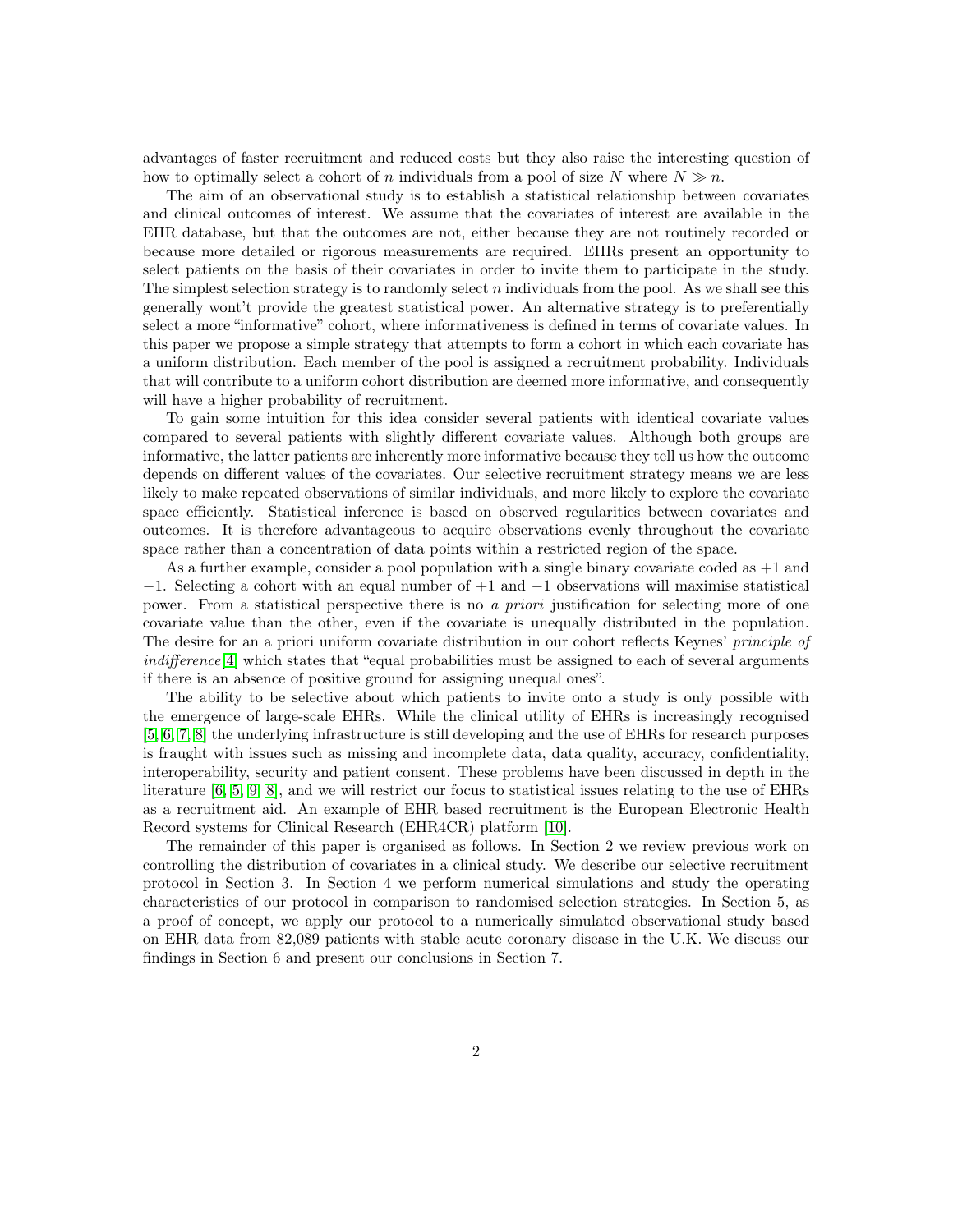# 2 Background

The concept of controlling the covariate distribution within a study cohort has previously been implemented in a variety contexts. These techniques share a common theme: creating a favourable distribution of covariates in order to increase statistical power and reduce the risk of bias. The most straightforward approach is *stratified sampling* in which the population is divided into distinct strata, out of which individuals are randomly sampled [\[11\]](#page-10-6). This ensures distinct subpopulations are equally represented. Matching is a technique that can be applied retrospectively to observational datasets containing an *exposure* (or treatment) group and a *control* group [\[12\]](#page-10-7). A subset of the data are selected as a control group such that the distribution of covariates within the exposure and control group are as similar as possible. Both groups are therefore more comparable and estimates of group differences are less prone to bias.

When the exposure and control groups don't match perfectly a parametric model can be used to account for differences in covariates [\[13\]](#page-10-8). When there are a large number of covariates it becomes difficult to form a matching cohort and instead *propensity score matching* can be used [\[14\]](#page-10-9). Matching methods can be viewed as a means to reduce model dependent bias [\[15\]](#page-10-10). This is because the parametric model used to adjust for covariate imbalances may be misspecified in practice and with matched groups the dependence on model assumptions is diminished. All matching methods are prone to bias when unmeasured covariates are associated with the outcome of interest and it is frequently assumed that all relevant covariates are measured (although this is impossible to verify in reality).

Covariate balancing methods have also been used in the theory of experimental design. Stratified blocking designs randomise treatment and controls within predefined strata [\[16\]](#page-10-11) thus ensuring both groups are similar in terms of the stratified covariates. Covariate-adaptive clinical trials allocate patients onto treatment arms in a manner that tries to minimise the covariate imbalance between arms [\[17,](#page-10-12) [18,](#page-10-13) [19\]](#page-10-14). Another field that uses covariate information to select samples is active machine learning. The aim is to actively seek data points that are anticipated to be informative. There are various ways to define informativeness [\[20\]](#page-10-15). For example, individuals that are expected to reduce the posterior entropy or reduce future prediction errors are deemed more informative. Several of these concepts were previously applied to selective recruitment trial designs[\[21\]](#page-11-0).

# 3 Methods

We assume that each individual in the pool is characterised by a d-dimensional vector of covariates  $x$ , and denote the clinical outcome of interest as y. We will consider both binary and time-to-event outcomes in this paper. It is further assumed that  $y$  is unavailable in the EHR system, either because it is not routinely measured or requires further measurements. In this paper we will focus on selecting a cohort for a prospective observational study in which the goal is to establish the statistical relationship between x and y.

Choosing a uniform distribution to reflect the absence of prior knowledge is similar in spirit to the use of uninformative priors in Bayesian inference [\[22\]](#page-11-1). One potential problem with uninformative priors is that they depend on how a covariate is defined. A uniform distribution over height, for instance, will not correspond to a uniform distribution over body mass index (which is based on the square of height). Some uninformative priors have been developed that are invariant to reparameterisation of a covariate such as Jeffery's prior [\[23\]](#page-11-2). For the purposes of this article we will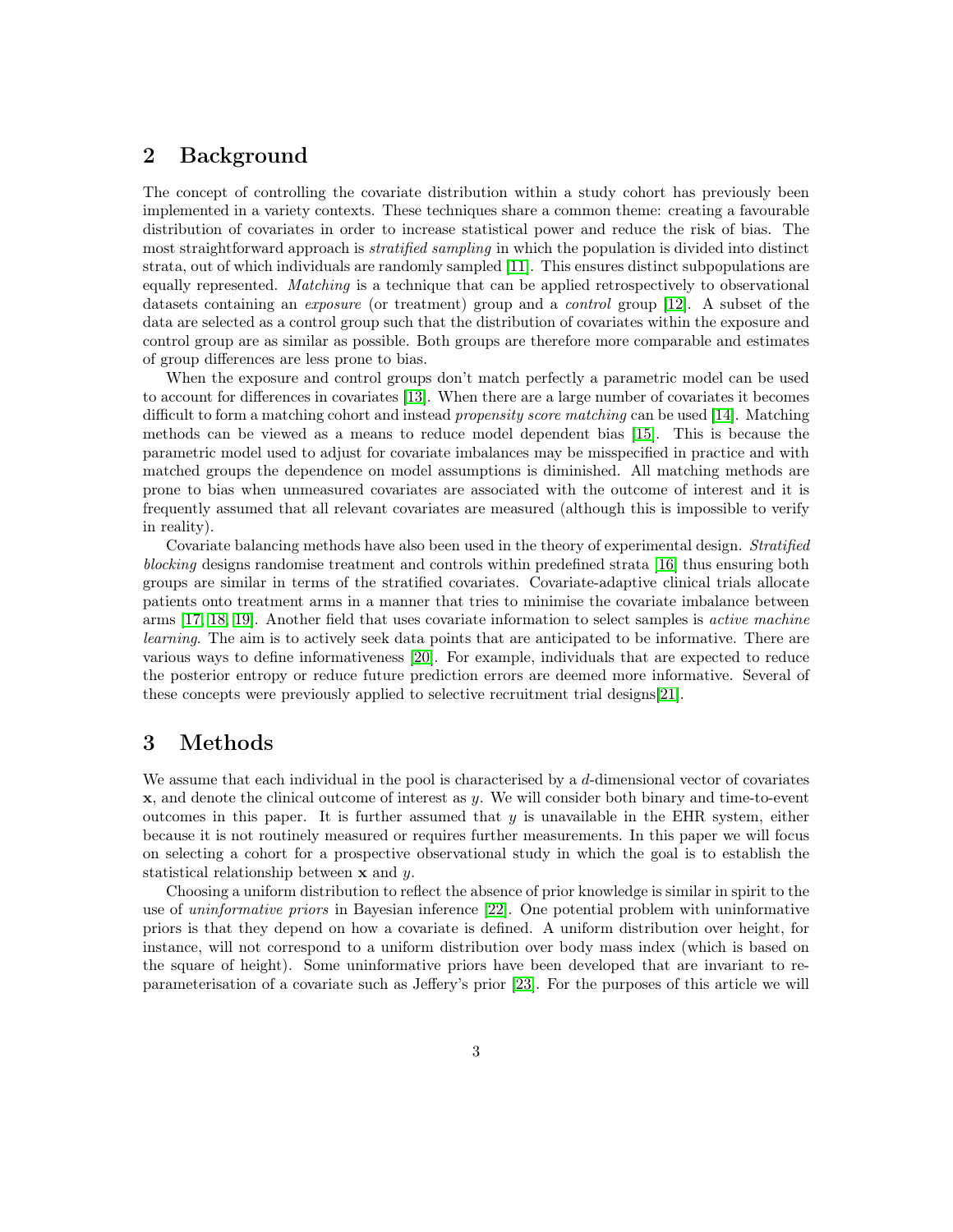<span id="page-3-1"></span>

Figure 1: In (a) is the pool distribution ( $N = 100,000$ ) of a single covariate x (solid black line). The two vertical dotted lines correspond to the 0.05 and 0.95 quantiles. The horizontal dashed line corresponds to the value of  $q$  (as defined in [\(2\)](#page-3-0)). In (b) is the recruitment probability as a function of x. In (c) is the cohort distribution  $(n = 1,000)$  after selective recruitment from the pool.

assume that covariates have been appropriately defined in advance and use uniform distributions to reflect a lack of prior knowledge.

#### 3.1 Selective recruitment with a single binary covariate

Our goal is to select a subset of n individuals from within a larger pool of  $N$  individuals. The vector x consists of either categorical or continuous covariates. We denote binary clinical outcomes by  $y \in \{-1, +1\}$ . Our first strategy is to select individuals such that the distribution of covariates across the cohort is as close to uniform as possible. Suppose we have a single binary covariate  $x \in \{-1, +1\}$  and that the proportion of individuals in the pool with  $x = +1$  is p. We can recruit individual  $i$  from the pool with probability

<span id="page-3-2"></span>
$$
\rho(x_i) = \begin{cases} (1-p)/c & \text{if } x_i = +1 \\ p/c & \text{if } x_i = -1 \end{cases} \quad \text{for } i = 1, ..., N
$$
 (1)

where the normalisation constant is  $c = \sum_{i=1}^{N} \rho(x_i)$ . This recruitment strategy will ensure that on average the covariate is uniformly distributed within the cohort.

#### 3.2 Selective recruitment with a single continuous covariate

A covariate  $x \in \mathbb{R}$  with infinite support means that selecting a cohort with a uniform distribution is not possible. As a pragmatic compromise we attempt to form a uniform cohort distribution between the 0.05 and 0.95 quantiles of the pool distribution (denoted by  $x_l$  and  $x_u$  respectively). We first generate an empirical density estimate  $p(x)$  of the pool distribution. A recruitment probability for an individual with covariate  $x_i$  is given by

<span id="page-3-0"></span>
$$
\rho(x_i) = \begin{cases} \frac{1}{c} \frac{q}{c'p(x_i)} & \text{if } x_i \le x_i \le x_u \\ \frac{1}{c} & \text{otherwise} \end{cases} \quad \text{for } i = 1, ..., N \tag{2}
$$

where  $q = 1/(x_u - x_l)$ . The constants c, defined as above, and  $c' = \max_{x_l \leq x \leq x_u} q/p(x)$  ensure the probabilities are appropriately normalised. An example of this can be seen in Figure [1](#page-3-1) (b).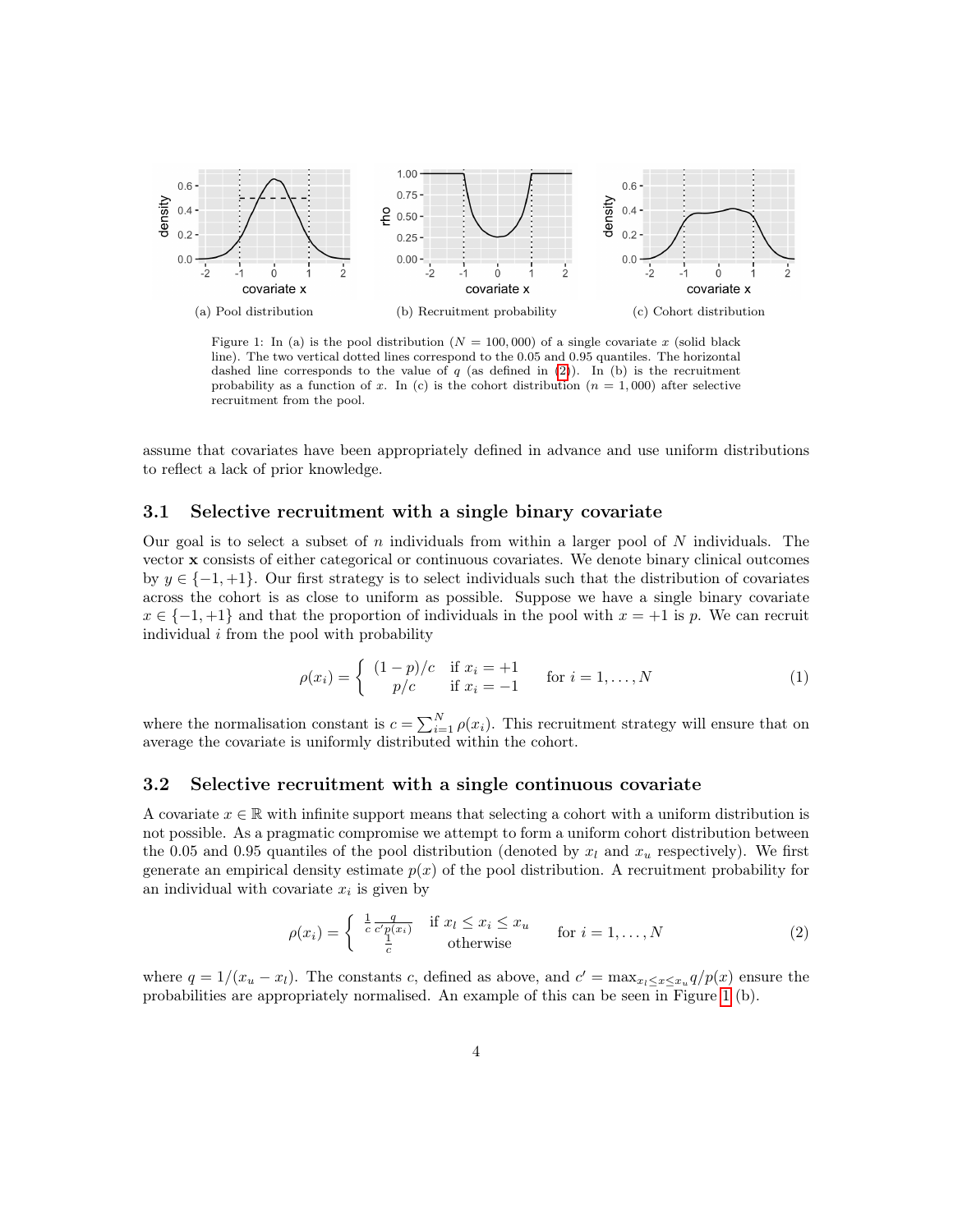<span id="page-4-1"></span>

Figure 2: In (a) is the pool distribution of two binary covariates. In (b) is the cohort distribution after applying [\(3\)](#page-4-0) (and assuming large N and n). In (c) is a cohort with a perfectly balanced joint distribution.

#### 3.3 Selective recruitment with multiple covariates

When we have d covariates one option is to try and balance the marginal distribution of each covariate. This can be achieved by

<span id="page-4-0"></span>
$$
\rho(x_i) = \frac{1}{c} \prod_{\mu=1}^{d} \rho_{\mu}(x_i)
$$
\n(3)

where  $\rho_{\mu}(x_i)$  is given by either [\(1\)](#page-3-2) or [\(2\)](#page-3-0). An example of this protocol with two binary covariates is shown in Figure [2](#page-4-1) (b). An alternative strategy when all covariates are binary is to simply balance the joint distribution of covariates within the cohort (as in Figure [2](#page-4-1)  $(c)$ ). This is the preferred method and can always be achieved by simply stratifying the pool into four groups and randomly selecting the requisite number of individuals from each group. However, when the pool size is relatively small and the number of covariates in a study is large this this generally won't be possible and the marginally balanced method may be used instead.

# 4 Results from numerical simulation studies

In order to assess the performance of these different selection protocols we performed several numerical simulations. We evaluated the statistical power, mean square error, and type I error rates under various conditions.

#### 4.1 Binary covariates

A pool of  $N = 10,000$  individuals with two binary covariates was generated from the distribution shown in Figure [2](#page-4-1) (a). We recruited n individuals from the pool according to three different protocols, marginally balanced (Figure [2](#page-4-1) (b)), jointly balanced (Figure 2 (c)), and random selection. Binary outcomes  $y = \pm 1$  were generated according to a logistic regression model  $p(y = +1|\mathbf{x}) =$  $1/(1+\exp(-w_0-\mathbf{w}\cdot\mathbf{x}))$  with parameters set to  $w_0=-1/6$  and  $\mathbf{w}=(1/3,1/3)$ . For each cohort of size  $n$  a logistic regression model was fitted and statistical power was calculated as the proportion of inferred parameters that were statistically significantly at  $\alpha = 0.05$ . Statistical power and the mean square error between true and inferred parameter values as a function of cohort size  $n$  is plotted in Figure [7.](#page-13-0) Selective recruitment offers a clear advantage with little difference between the jointly and marginally balanced protocols. We also found that the Type I error rates in cohorts formed using the different protocols were all well controlled at the expected 5% error rate (Supplementary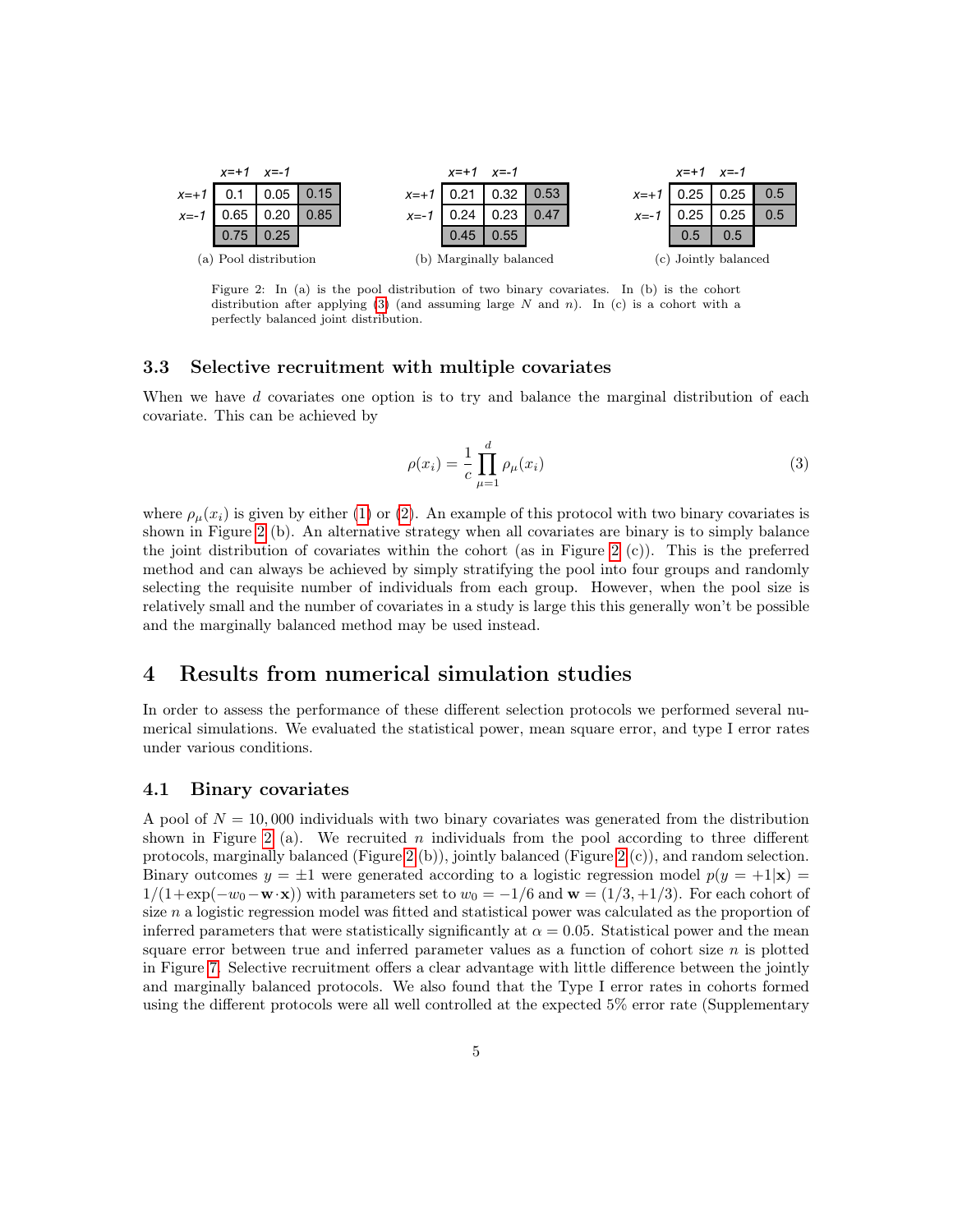

Figure 3: Statistical power and mean square error as a function of cohort size in the case of two binary covariates.

Figure 1). The existence of unmeasured covariate introduces a bias to the parameter estimates but this bias is independent of the cohort distribution (Supplmentary Figure 2).

#### 4.2 Continuous covariate

A pool of  $N = 10,000$  individuals was generated with a single normally distributed covariate x with zero mean and standard deviation 0.608 (such that the 0.05 and 0.95 quantiles are equal to −1 and +1 for convenience). Cohorts were selected according to [\(2\)](#page-3-0) and compared to a randomised recruitment design. A logistic regression model with parameters  $w_0 = -1/2$  and  $w = -1/4$  was used to generate outcomes. The statistical power and mean square error between true and inferred parameters, obtained after fitting logistic regression models to each simulated cohort, are plotted in Figure [4.](#page-6-0) We find that the selective recruitment protocol offers a clear gain in in statistical power. For example, to achieve a power of 90% approximately 275 individuals would need to be recruited using a selective recruitment design in comparison to approximately 500 individuals in a randomised design.

# 5 Results from application to a cardiovascular EHR database

In order to demonstrate how a selective-recruitment protocol can be used in practice we simulated a prospective observational study using an EHR database of 82,089 anonymised patients with stable coronary artery disease from the CALIBER resource[\[24,](#page-11-3) [25\]](#page-11-4) (described below). The data consist of 30 biomarkers and risk factors and the primary outcome was time-to-death (all-cause mortality). Our aim was to select a cohort of  $n = 1,000$  individuals and study the associations between the 30 covariates and time-to-death. We compared the operating characteristics of randomly and selectively recruited cohorts.

For the purposes of our proof-of-concept simulation both covariates and the outcome of interest are already available. In practice, however, a prospective observational study would be required in situations where the desired outcome was unavailable or situations where a study with more rigorous and detailed measurements were required. In these situations EHR resources could potentially be used for the recruitment of individuals onto a study in which the clinical outcome of interest would subsequently be measured. The type of study we are simulating is similar to the Cardiovascular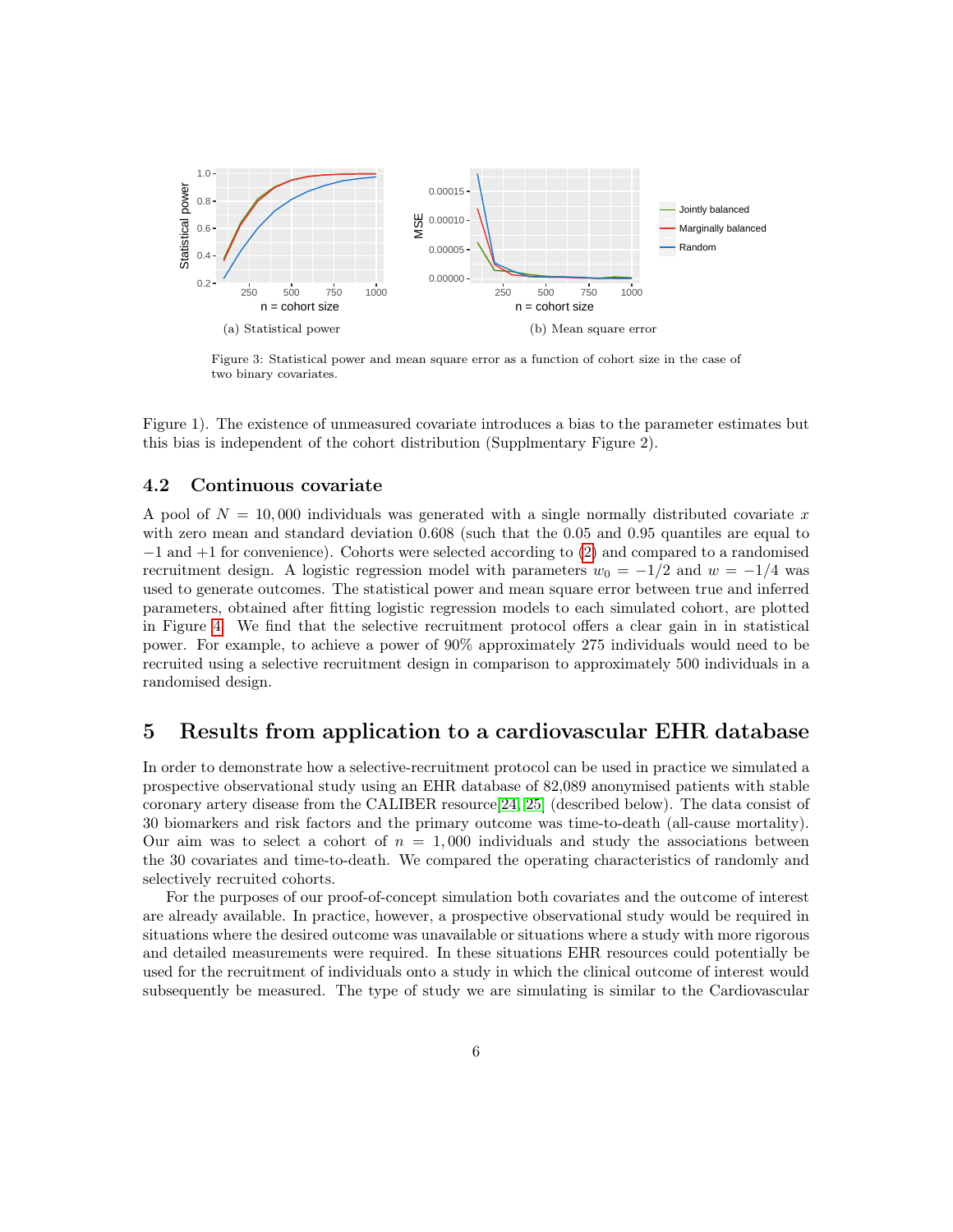<span id="page-6-0"></span>

Figure 4: Statistical power and mean square error as a function of cohort size for the case of one continuous covariate.

Health Study which was a prospective observational study aiming to establish cardiovascular risk factors associated with five year mortality in a population of 5,201 adults in the United States[\[26\]](#page-11-5). We propose that instead of slowly accruing 5,201 individuals at designated study centres, a cohort instead could be formed using EHRs, should they be available. The results above below that a smaller (but more informative) cohort could potentially offer the same level of power as a randomly recruited cohort.

#### 5.1 Data sources

CALIBER was established to provide access to longitudinal data of linked electronic health records through the creation of a common data model with reproducible phenotypes and metadata. Patients were linked across three clinical data sources: the Clinical Practice Research Datalink (CPRD), Hospital Episodes Statistics (HES), and cause-specific mortality (from the Office of National Statistics). CPRD provides information about anthropometric measurements, laboratory tests, clinical diagnoses, prescriptions, and medical procedures, coded with the Read controlled clinical terminology. The primary care practices in CPRD and the subset of linked practices used in the present analysis are representative of the UK primary care setting and have been validated for epidemiological research [\[27,](#page-11-6) [28\]](#page-11-7). HES provides information about diagnoses (coded with the tenth revision of the International Classification of Diseases statistical classification system) and interventional procedures related to all elective and emergency hospital admissions across all National Health Service hospitals in England.

The eligible patients were chosen from a cohort of a previous study on stable coronary artery disease prediction using CALIBER data [\[29\]](#page-11-8). All variables that were chosen as predictors in the previous study were used as covariates in our simulation. These included age, diabetes, smoking, systolic blood pressure, diastolic blood pressure, total cholesterol, HDL cholesterol, serum creatinine, haemoglobin, total white blood cell count, CABG or PCI surgery within six months prior to study entry, abdominal aortic aneurysm prior to study entry, index of multiple deprivation, ethnicity, hypertension diagnosis or medication prior to study entry, use of long acting nitrates prior to study entry, diabetes diagnosis prior to study entry, peripheral arterial disease prior to study entry, and history of depression, anxiety disorder, cancer, renal disease, chronic obstructive pulmonary disease, atrial fibrillation, or stroke. We excluded the history of MI and liver disease because both were highly correlated with other covariates in our dataset. A summary of the patient population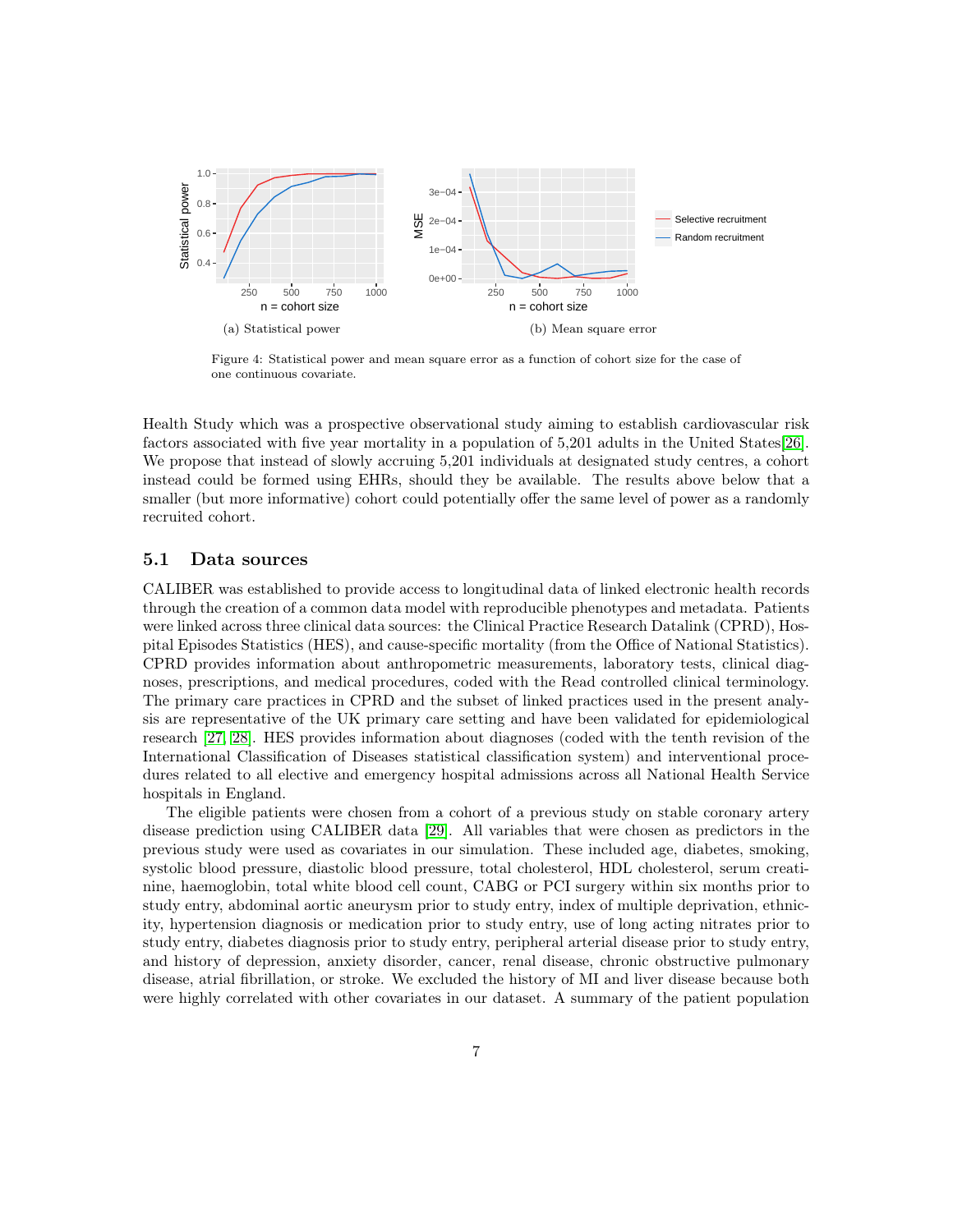<span id="page-7-0"></span>

Figure 5: The empirical density of systolic blood pressure in a selectively recruited cohort of size 1,000 compared to the pool of size 82,089.

used in this study is shown in Supplementary Table 1. Dichotomous covariates were coded as −1 or +1. Continuous covariates were linearly scaled such that the 0.05 and 0.95 quantiles are equal to −1 and +1 respectively. Full details of covariates, study population definitions, and an overview and details of the imputation methods can be found in the Section 2 of the Supplementary material.

#### 5.2 Simulation of a prospective observational study using the CALIBER dataset

The pool of available patients was split into ten smaller pools each containing 8,208 individuals. Splitting the pool into ten smaller pools allows us to run ten independent simulations and average the results. From each pool a cohort of 1,000 patients was selected either at random or according to the selective recruitment protocol. At the end of each simulation we fitted a Cox proportional hazards model and recorded which covariates were found to be statistically significant at  $\alpha = 0.05$ . These results were compared to a Cox model fitted to the full dataset of 82,089 patients. We found in our simulations that in the full dataset 27 out of 30 covariates were found to be statistically significant. Of these 27 we found that on average 9 were statistically significant using the selective recruitment protocol compared to an average of 6.8 when using a random protocol. An average of 0.4 and 0.2 of the 3 covariates which were not found to be significant in the full dataset were found to be significant in the selectively and randomly recruited cohorts respectively. The mean square difference between inferred model parameters in the selectively recruited cohorts and full dataset was 0.02 compared to 0.21 for randomly selected cohorts.

An obvious limitation here is that the parameters based on the full dataset are only estimators and not the true parameter values (which are unknown). Nevertheless, given the large size of the dataset  $(N = 82,089)$  relative to the number of covariates  $(d = 30)$  the estimated parameters will be reasonably accurate for the purposes of comparison to estimates based on a small subset  $(n = 1,000)$  of patients. The distribution of covariates within the selectively recruited cohorts was more balanced than the randomly selected cohorts. For each dichotomous covariate we computed the ratio of the less frequent covariate value to the more frequent value. The median value of this ratio in the selectively recruited cohorts was 0.32 compared to 0.13 in the randomly selected cohorts. In Figure [5](#page-7-0) the empirical cohort density of systolic blood pressure is plotted for one instance of a selectively recruited cohort and compared to the pool density. The covariate has a broader distribution than the pool. Further figures are available in Supplementary Figure 3.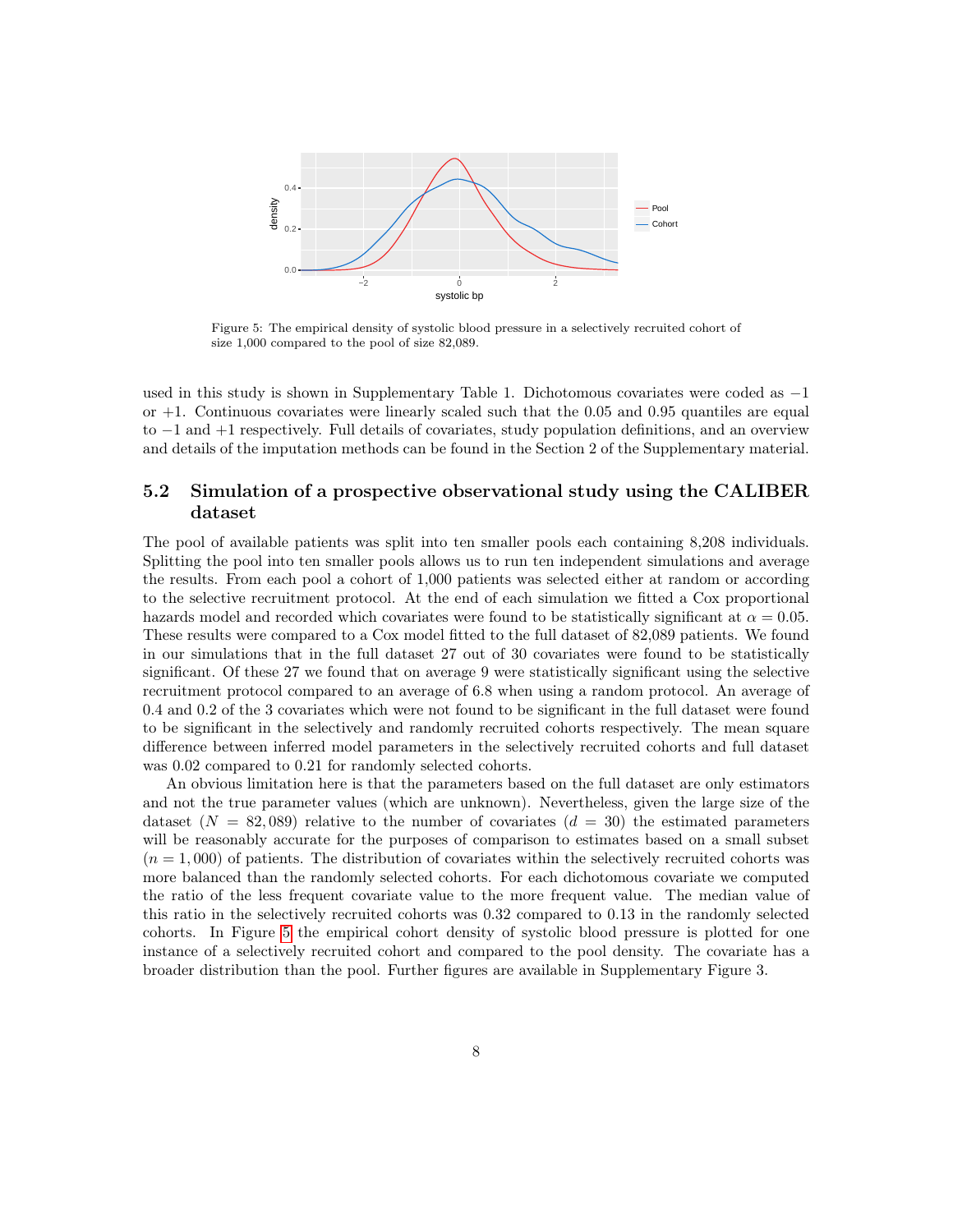### 6 Discussion

When a pool of potential recruits for a study is available, it may be beneficial to preferentially select a study cohort with a maximally informative distribution of covariates. We have shown that preferential selection can lead to greater statistical power for a given sample size. This is achieved by aiming for a cohort in which covariates have a distribution that is as close to uniform as possible. We have shown that our selective recruitment protocol outperforms random selection in terms of power, sample size, and mean square error between true and inferred parameters in numerical simulations. Furthermore, we demonstrated the feasibility of our strategy by simulating realistic prospective observational studies using the CALIBER resource, an EHR with 82,089 patients. A similar study has previously been conducted in the U.S. and our results indicate that using EHR resources to selectively recruit patients would result in smaller sample size requirements.

EHRs offer a potentially useful recruitment aid for clinical studies. A medical centre could use a local database of patients in order to identify patients with a particular condition for the purposes of a study. National level EHRs could help to identify patients with rare conditions, and help to form a cohort with a favourable composition. The techniques considered here may also be applicable to the recruitment of patients for clinical trials. It was previously shown that in trials with biomarkers it may be advantageous to select cohorts that have statistically desirable biomarker distributions [\[21,](#page-11-0) [30\]](#page-11-9). We have restricted our present analysis to observational studies but an extension to randomised trials will be considered in future work. Another application of the protocol proposed here is to the cohort selection of a follow-up study to a clinical trial. In such scenarios a subset of patients are typically followed over a longer time period in order to acquire further evidence and monitor for adverse side effects. Here too, selective recruitment methods may be useful for selecting the maximally informative subset of individuals for the follow-up study.

In previous selective recruitment designs more sophisticated measures of informativeness were used to select study participants[\[21\]](#page-11-0). Various techniques were considered to estimate informativeness such as the expected decrease in posterior entropy and the expected decrease in prediction error or variance. The protocol proposed here could be extended to increase the recruitment probability of individuals that are deemed to be highly informative. Such approaches are sensitive to the choice of statistical model however. For instance, previous research found that in a logistic regression model or a proportional hazards model individuals with extreme covariate values are deemed most informative since effect sizes are implicitly assumed to be most pronounced in these individuals. Further research will be required to assess the characteristics of such selection protocols.

Besides the obvious logistical advantages of EHR based recruitment, preferential selection of informative cohorts will reduce the overall sample size requirements leading to more cost-effective studies. We anticipate that in the future the prospect of leveraging EHRs to boost recruitment will become increasingly attractive.

# 7 Conclusion

Electronic health records present an opportunity to select a subset of individuals from a larger pool for the purposes of a clinical study. Rather than randomly selecting a cohort, preferentially composing a cohort with an informative covariate distribution may offer increased statistical power, lower mean square error, and smaller sample size requirements without compromising the type I error rate.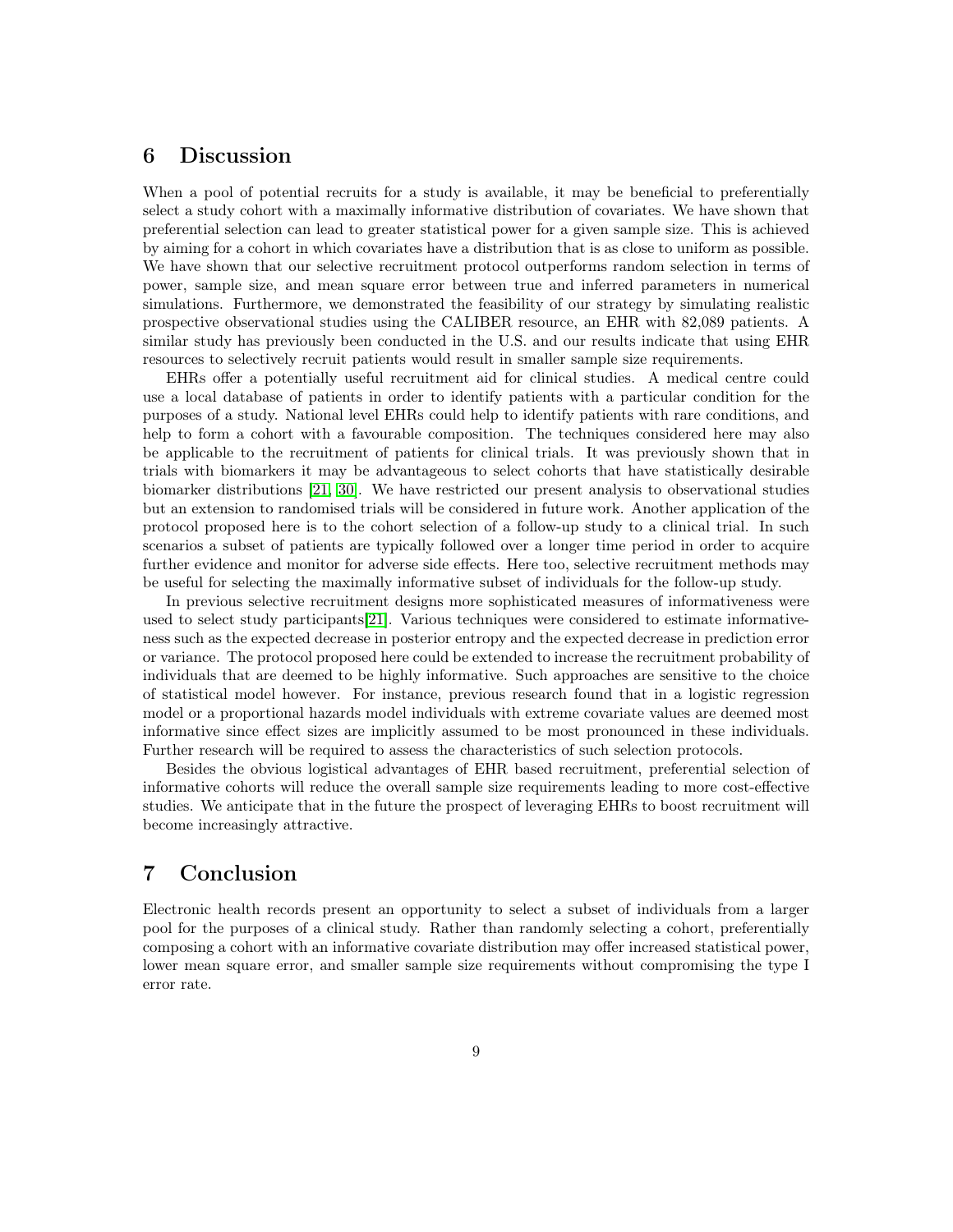# 8 Acknowledgements

This work was supported by Health Data Research UK, which receives its funding from HDR UK Ltd (NIWA1) funded by the UK Medical Research Council, Engineering and Physical Sciences Research Council, Economic and Social Research Council, Department of Health and Social Care (England), Chief Scientist Office of the Scottish Government Health and Social Care Directorates, Health and Social Care Research and Development Division (Welsh Government), Public Health Agency (Northern Ireland), British Heart Foundation (BHF) and the Wellcome Trust. This study was supported by National Institute for Health Research (RP-PG-0407-10314), Wellcome Trust  $(086091/Z/08/Z)$ . This study was supported by the Farr Institute of Health Informatics Research at UCL Partners, from the Medical Research Council, Arthritis Research UK, British Heart Foundation, Cancer Research UK, Chief Scientist Office, Economic and Social Research Council, Engineering and Physical Sciences Research Council, National Institute for Health Research, National Institute for Social Care and Health Research, and Wellcome Trust (MR/K006584/1).

This study was approved by the Medicines and Healthcare Products Regulatory Agency (MHRA) Independent Scientific Advisory Committee (ISAC) - protocol reference: 17\_032.

This study is based in part on data from the Clinical Practice Research Datalink obtained under licence from the UK Medicines and Healthcare products Regulatory Agency. The data is provided by patients and collected by the NHS as part of their care and support. The interpretation and conclusions contained in this study are those of the authors alone.

Hospital Episode Statistics Copyright (2019), re-used with the permission of The Health & Social Care Information Centre. All rights reserved. The OPCS Classification of Interventions and Procedures, codes, terms and text is Crown copyright (2016) published by Health and Social Care Information Centre, also known as NHS Digital and licensed under the Open Government Licence available at [http://www.nationalarchives.gov.uk/doc/open-government-licence/version/](http://www.nationalarchives.gov.uk/doc/open-government-licence/version/3/) [3/](http://www.nationalarchives.gov.uk/doc/open-government-licence/version/3/)

This study was carried out as part of the CALIBER programme. CALIBER, led from the UCL Institute of Health Informatics, is a research resource consisting of linked electronic health records phenotypes, methods and tools, specialised infrastructure, and training and support ([//www.ucl.](//www.ucl.ac.uk/health-informatics/caliber) [ac.uk/health-informatics/caliber](//www.ucl.ac.uk/health-informatics/caliber)).

# References

- <span id="page-9-0"></span>[1] Valery S Effoe, Jeffrey A Katula, Julienne K Kirk, Carolyn F Pedley, Linda Y Bollhalter, W Mark Brown, Margaret R Savoca, Stedman T Jones, Janet Baek, and Alain G Bertoni. The use of electronic medical records for recruitment in clinical trials: findings from the lifestyle intervention for treatment of diabetes trial. Trials, 17(1):496, 2016.
- <span id="page-9-1"></span>[2] Martin R Cowie, Juuso I Blomster, Lesley H Curtis, Sylvie Duclaux, Ian Ford, Fleur Fritz, Samantha Goldman, Salim Janmohamed, Jörg Kreuzer, Mark Leenay, et al. Electronic health records to facilitate clinical research. Clinical Research in Cardiology, 106(1):1–9, 2017.
- <span id="page-9-2"></span>[3] Benjamin Carlisle, Jonathan Kimmelman, Tim Ramsay, and Nathalie MacKinnon. Unsuccessful trial accrual and human subjects protections: an empirical analysis of recently closed trials. Clinical Trials, 12(1):77–83, 2015.
- <span id="page-9-3"></span>[4] John Maynard Keynes. A treatise on probability, 1922.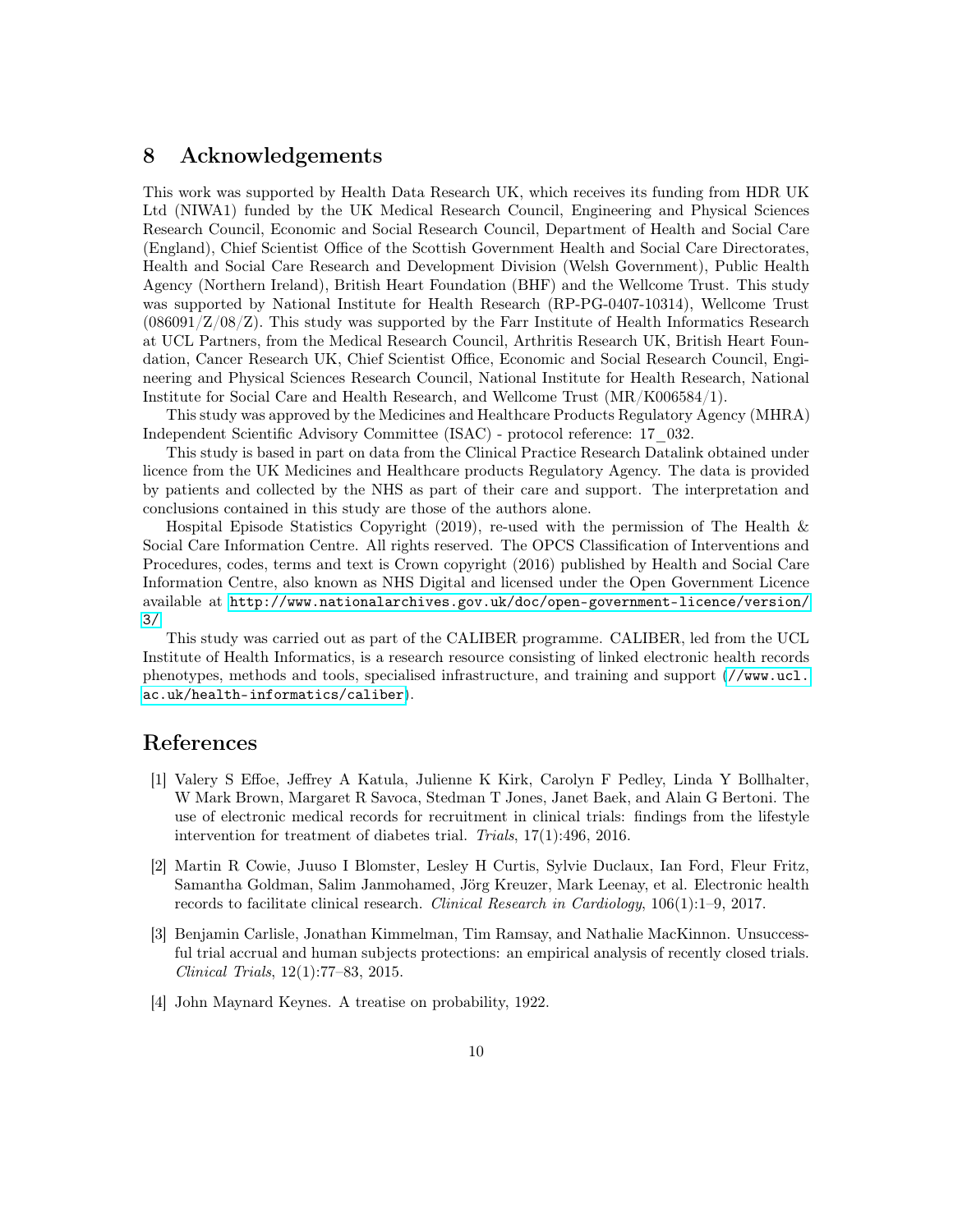- <span id="page-10-0"></span>[5] Pascal Coorevits, M Sundgren, Gunnar O Klein, A Bahr, B Claerhout, C Daniel, M Dugas, D Dupont, A Schmidt, P Singleton, et al. Electronic health records: new opportunities for clinical research. Journal of internal medicine, 274(6):547–560, 2013.
- <span id="page-10-1"></span>[6] Peter B Jensen, Lars J Jensen, and Søren Brunak. Mining electronic health records: towards better research applications and clinical care. Nature Reviews Genetics, 13(6):395–405, 2012.
- <span id="page-10-2"></span>[7] Travis B Murdoch and Allan S Detsky. The inevitable application of big data to health care. Jama, 309(13):1351–1352, 2013.
- <span id="page-10-3"></span>[8] Nicole Gray Weiskopf and Chunhua Weng. Methods and dimensions of electronic health record data quality assessment: enabling reuse for clinical research. Journal of the American Medical Informatics Association, 20(1):144–151, 2013.
- <span id="page-10-4"></span>[9] George Hripcsak and David J Albers. Next-generation phenotyping of electronic health records. Journal of the American Medical Informatics Association, 20(1):117–121, 2013.
- <span id="page-10-5"></span>[10] Shawn N Murphy, Griffin Weber, Michael Mendis, Vivian Gainer, Henry C Chueh, Susanne Churchill, and Isaac Kohane. Serving the enterprise and beyond with informatics for integrating biology and the bedside (i2b2). Journal of the American Medical Informatics Association, 17(2):124–130, 2010.
- <span id="page-10-6"></span>[11] Paul S Levy and Stanley Lemeshow. Sampling of populations: methods and applications. John Wiley & Sons, 2013.
- <span id="page-10-7"></span>[12] Donald B Rubin. Matching to remove bias in observational studies. Biometrics, pages 159–183, 1973.
- <span id="page-10-8"></span>[13] William G Cochran and Donald B Rubin. Controlling bias in observational studies: A review. Sankhy $\bar{a}$ : The Indian Journal of Statistics, Series A, pages 417–446, 1973.
- <span id="page-10-9"></span>[14] Paul R Rosenbaum and Donald B Rubin. The central role of the propensity score in observational studies for causal effects. Biometrika, pages 41–55, 1983.
- <span id="page-10-10"></span>[15] Daniel E Ho, Kosuke Imai, Gary King, and Elizabeth As Stuart. Matching as nonparametric preprocessing for reducing model dependence in parametric causal inference. Political analysis, 15(3):199–236, 2007.
- <span id="page-10-11"></span>[16] Ronald A Fisher. The design of experiments. 1935. Oliver and Boyd, Edinburgh, 1935.
- <span id="page-10-12"></span>[17] Donald R Taves. Minimization: a new method of assigning patients to treatment and control groups. Clinical pharmacology and therapeutics, 15(5):443, 1974.
- <span id="page-10-13"></span>[18] Stuart J Pocock and Richard Simon. Sequential treatment assignment with balancing for prognostic factors in the controlled clinical trial. Biometrics, pages 103–115, 1975.
- <span id="page-10-14"></span>[19] Yunzhi Lin, Ming Zhu, and Zheng Su. The pursuit of balance: An overview of covariateadaptive randomization techniques in clinical trials. Contemporary clinical trials, 45:21–25, 2015.
- <span id="page-10-15"></span>[20] Burr Settles. Active learning literature survey. University of Wisconsin, Madison, 52(55-66):11, 2010.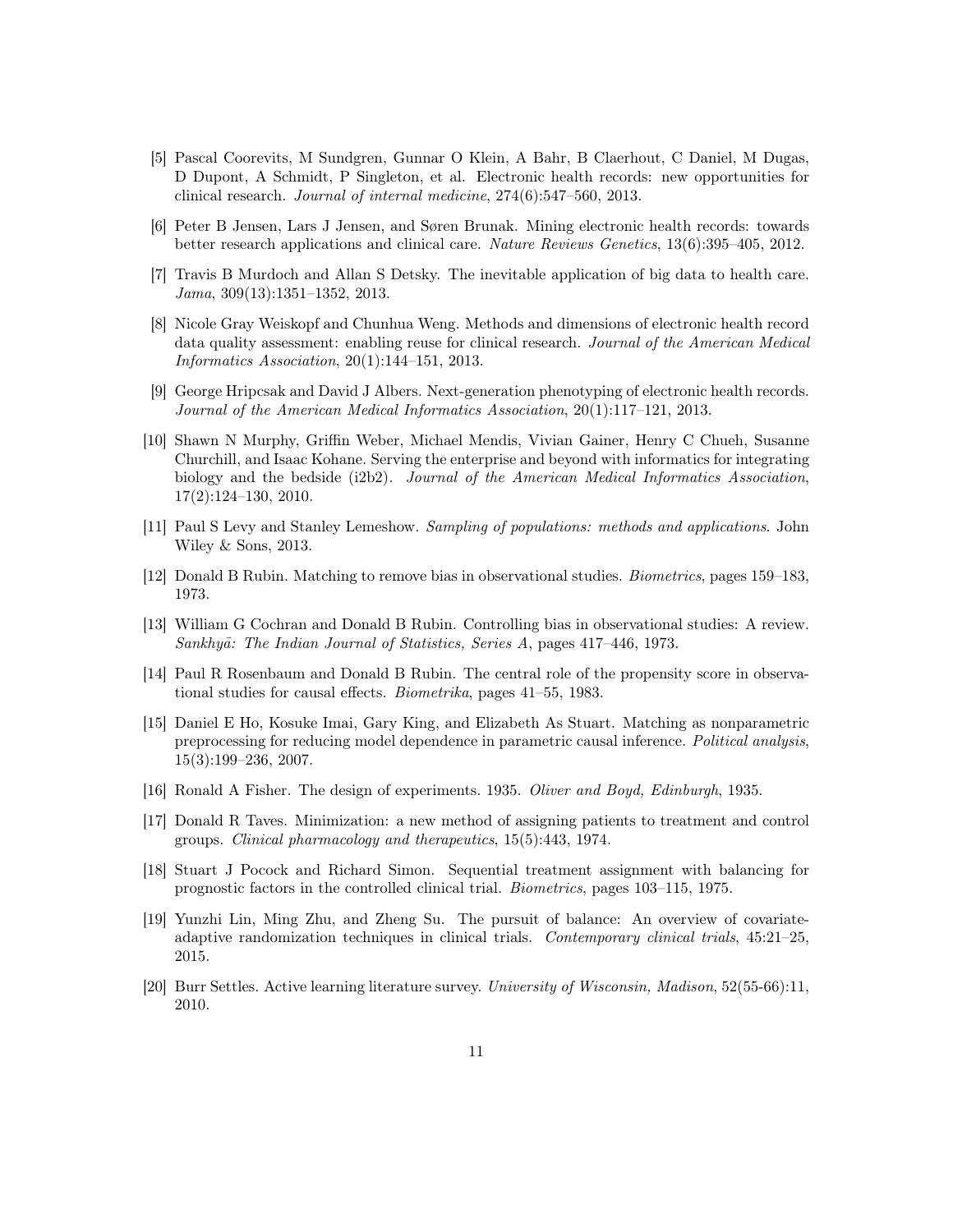- <span id="page-11-0"></span>[21] James E Barrett. Information-adaptive clinical trials: a selective recruitment design. Journal of the Royal Statistical Society: Series C (Applied Statistics), 65(5):797–808, 2016.
- <span id="page-11-1"></span>[22] Andrew Gelman, John B Carlin, Hal S Stern, and Donald B Rubin. Bayesian data analysis, volume 2. Chapman & Hall/CRC Boca Raton, FL, USA, 2014.
- <span id="page-11-2"></span>[23] Harold Jeffreys. An invariant form for the prior probability in estimation problems. In Proceedings of the Royal Society of London a: mathematical, physical and engineering sciences, volume 186, pages 453–461. The Royal Society, 1946.
- <span id="page-11-3"></span>[24] Spiros C Denaxas, Julie George, Emily Herrett, Anoop D Shah, Dipak Kalra, Aroon D Hingorani, Mika Kivimaki, Adam D Timmis, Liam Smeeth, and Harry Hemingway. Data resource profile: Cardiovascular disease research using linked bespoke studies and electronic health records (caliber). International Journal of Epidemiology, 41(6):1625–1638, 2012.
- <span id="page-11-4"></span>[25] Katherine I. Morley, Joshua Wallace, Spiros C. Denaxas, Ross J. Hunter, Riyaz S. Patel, Pablo Perel, Anoop D. Shah, Adam D. Timmis, Richard J. Schilling, and Harry Hemingway. Defining disease phenotypes using national linked electronic health records: A case study of atrial fibrillation. PLOS ONE, 9(11):1–10, 11 2014.
- <span id="page-11-5"></span>[26] Linda P Fried, Richard A Kronmal, Anne B Newman, Diane E Bild, Maurice B Mittelmark, Joseph F Polak, John A Robbins, Julius M Gardin, Cardiovascular Health Study Collaborative Research Group, et al. Risk factors for 5-year mortality in older adults: the cardiovascular health study. Jama, 279(8):585–592, 1998.
- <span id="page-11-6"></span>[27] Emily Herrett, Anoop Dinesh Shah, Rachael Boggon, Spiros Denaxas, Liam Smeeth, Tjeerd van Staa, Adam Timmis, and Harry Hemingway. Completeness and diagnostic validity of recording acute myocardial infarction events in primary care, hospital care, disease registry, and national mortality records: cohort study. Bmj, 346:f2350, 2013.
- <span id="page-11-7"></span>[28] Emily Herrett, Arlene M Gallagher, Krishnan Bhaskaran, Harriet Forbes, Rohini Mathur, Tjeerd van Staa, and Liam Smeeth. Data resource profile: clinical practice research datalink (cprd). International journal of epidemiology, 44(3):827–836, 2015.
- <span id="page-11-8"></span>[29] Eleni Rapsomaniki, Anoop Shah, Pablo Perel, Spiros Denaxas, Julie George, Owen Nicholas, Ruzan Udumyan, Gene Solomon Feder, Aroon D. Hingorani, Adam Timmis, Liam Smeeth, and Harry Hemingway. Prognostic models for stable coronary artery disease based on electronic health record cohort of 102 023 patients. European Heart Journal, 35(13):844–852, 2014.
- <span id="page-11-9"></span>[30] James E Barrett. Information-adaptive clinical trials with selective recruitment and binary outcomes. Statistics in Medicine, 36(18):2803–2813, 2017. sim.7353.
- <span id="page-11-10"></span>[31] Stef van Buuren and Karin Groothuis-Oudshoorn. mice: Multivariate imputation by chained equations in r. Journal of Statistical Software, 45(3):1–67, 2011.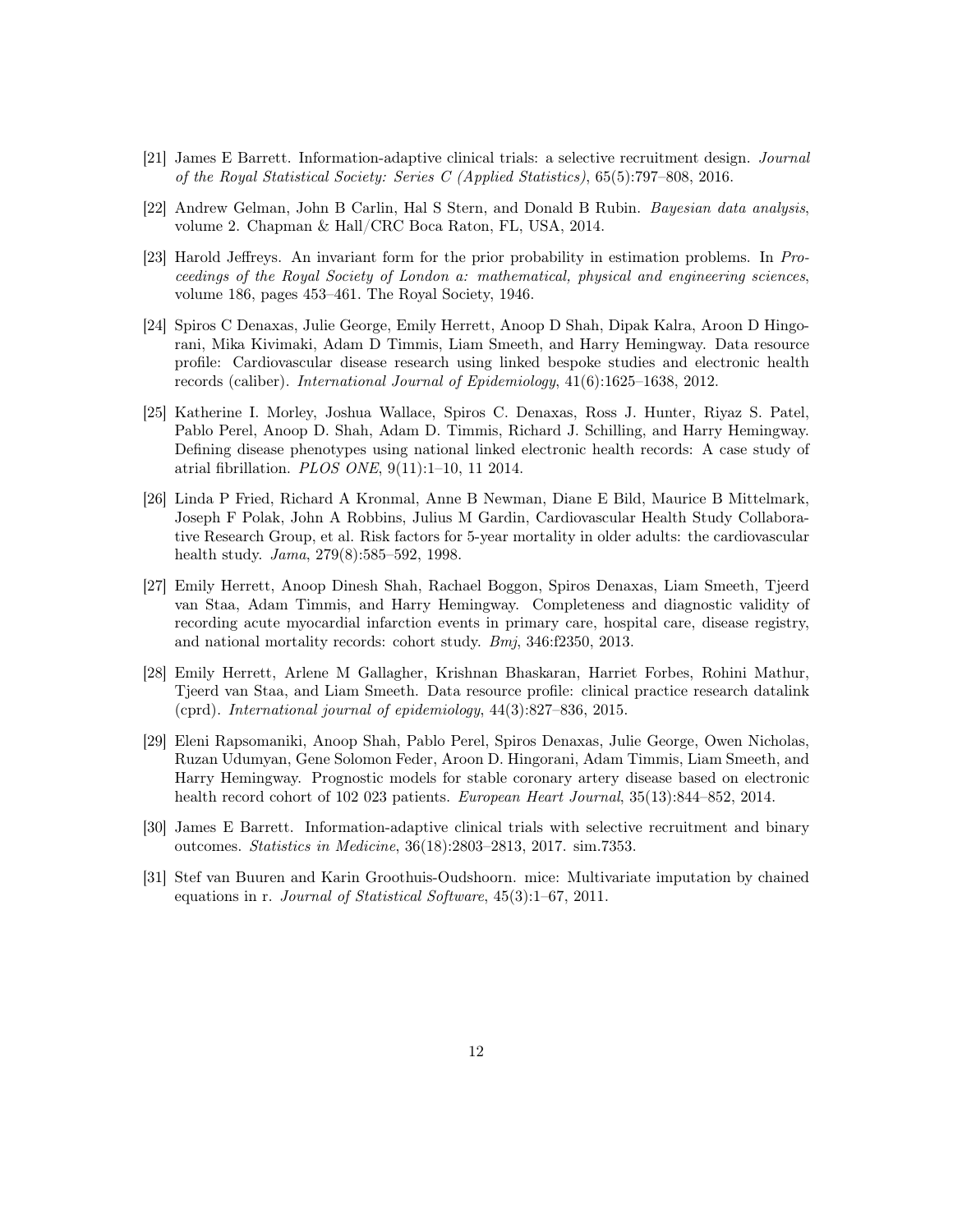# Supplementary Information

# A Numerical simulations

#### A.1 Type I error rate

A pool of  $N = 10,000$  individuals with two binary covariates was generated from the distribution shown in Figure 2 (a) of the main text. Binary outcomes  $y = \pm 1$  were generated according to a logistic regression model  $p(y = +1|\mathbf{x}) = 1/(1 + \exp(-w_0 - \mathbf{w} \cdot \mathbf{x}))$ . The parameters were set to  $w_0 = -1/6$  and  $\mathbf{w} = (0.1/3, 0)$ . Cohorts of size n were selecting around to the marginally balanced, jointly balanced, and random selection protocols. For each cohort a logistic regression model was fitted. The null hypothesis of no association between covariates and outcomes is true for the second component of w. In order to estimate the type I error rate we calculated the proportion of times this parameter was inferred to be significant at a 0.05 significance level. The results are shown in Supplementary Figure [6.](#page-12-0) The type I error rate is well controlled under all selection protocols.

<span id="page-12-0"></span>

Figure 6: Type I error rate as a function of cohort size for the case of two binary covariates.

#### A.2 Unmeasured covariates

A pool of  $N = 10,000$  individuals with two binary covariates was generated from the distribution shown in Figure 2 (a) of the main text. Binary outcomes  $y = \pm 1$  were generated according to a logistic regression model  $p(y = +1|\mathbf{x}) = 1/(1 + \exp(-w_0 - \mathbf{w} \cdot \mathbf{x}))$ . The parameters were set to  $w_0 = -1/6$  and  $\mathbf{w} = (=-1/3, 1/4)$ . After the outcomes had been generated the second covariate was removed from the pool (that is, it was an unmeasured covariate). The marginal distribution of the remaining covariate was  $p(x_1 = 1) = 0.75$  and  $p(x_1 = -1) = 0.25$ .

Cohorts of size  $n$  were selected from the pool according to the jointly balanced, and random selection protocols. For each cohort a logistic regression model was fitted. The mean square error between the inferred and true parameter  $w_1$  is shown in Supplementary Figure [7.](#page-13-0) The unmeasured covariate introduces a bias into the parameter estimate but this is the same for both types of recruitment protocols.

For comparison a second experiment was run in which a pool of  $N = 10,000$  individuals with a single binary covariate were generated. A logistic regression model with  $w_0 = -1/6$  and  $w = -1/3$ was used to generate outcomes. Cohorts of size n were selected as above. The mean square error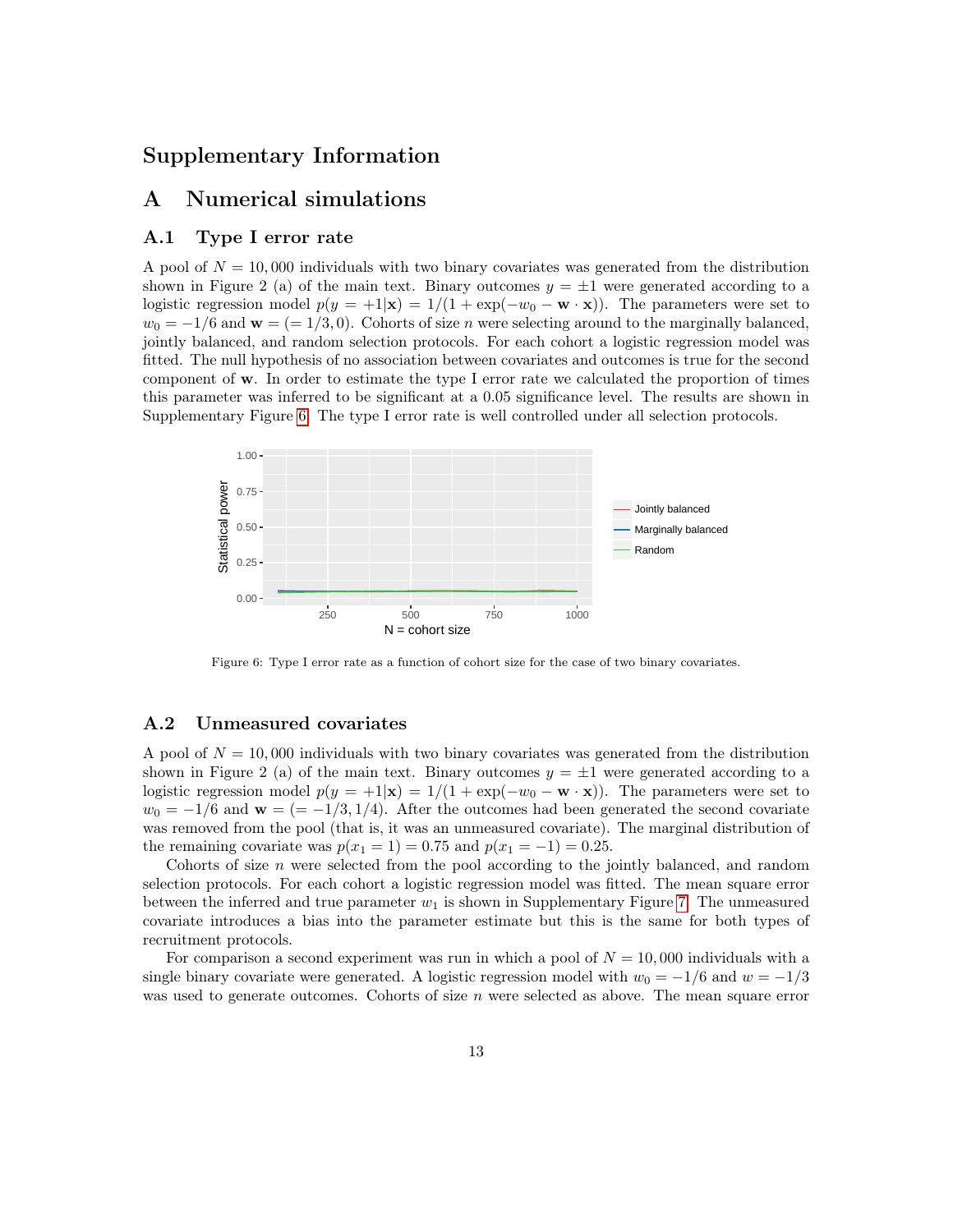<span id="page-13-0"></span>between inferred and true parameter values is also plotted in Supplementary Figure [7.](#page-13-0) Due to the absence of unmeasured covariates there is no bias in this case.



Figure 7: Mean square error in the presence and absence of unmeasured covariates.

# B The CALIBER dataset

#### B.1 Study population

We selected patients from 225 primary care practices registered between January 1997, and March 2010, who fulfilled the following criteria which are aligned with previous work described in [\[29\]](#page-11-8):

- Are 18 years or older at study start date or turn 18 during the study period time
- – Stable angina, defined by Read codes in CPRD for angina diagnosis, positive ischaemia tests, coronary angiogram results recorded or repeat prescriptions for nitrates, or in HES by hospitalisations with a primary spell diagnosis ICD10 code I20.1, I20.8, or I20.9
	- Myocardial Infarction non-fatal, as defined by Read codes in CPRD or ICD10 I21?I22 as the primary diagnosis in HES
	- had other coronary artery disease (CHD) in CPRD/HES data, i.e. coronary artery bypass graft (CABG), or percutaneous coronary intervention (PCI)
	- Unstable angina, defined by Read codes in CPRD or hospital admission with ICD10 code I20.0

Patients with prior acute events were classified as stable if they survived longer than 6 months after the acute event, and only entered the cohort at this point following definitions in [\[29\]](#page-11-8). Patients entered on the date of the first myocardial infarction after study eligibility (minimum of one year after registration in a contributing GP practice).

#### B.2 Endpoints

The primary endpoint was all-cause mortality as defined in ONS or CPRD. Patients were censored at the earliest date among death date, relocation to a new primary care practice, or study end date (25 March 2010) following definitions in [\[29\]](#page-11-8).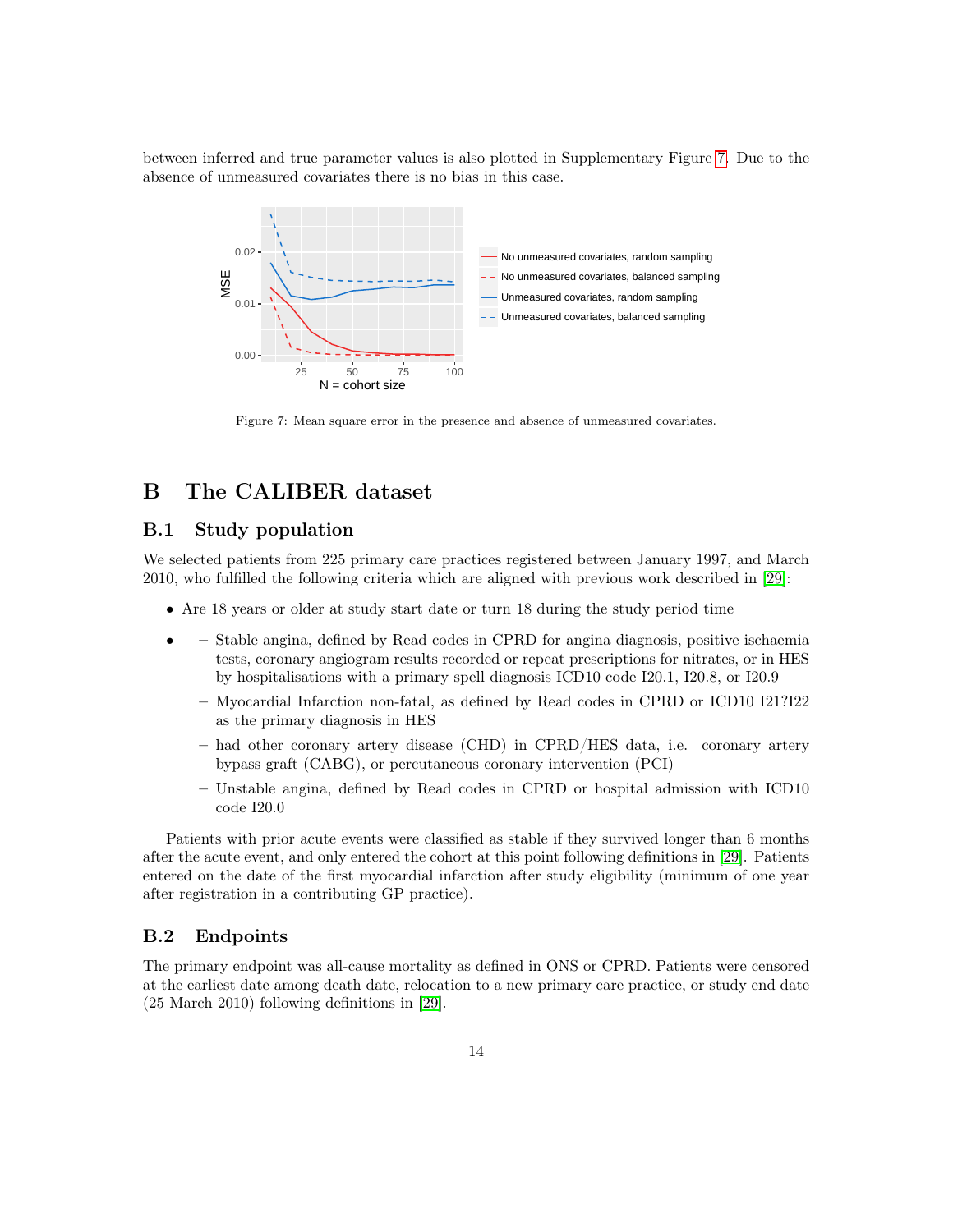#### B.3 Imputation

Multiple imputation was implemented using multivariate imputation by chained equations in the R package mice [\[31\]](#page-11-10). Imputation models were estimated separately for men and women using all 115,305 patients before exclusion criteria were applied (MI or death before study eligibility) and included:

- All the baseline covariates used in the main analysis (age, diabetes, smoking, systolic blood pressure, diastolic blood pressure, total cholesterol, HDL cholesterol, body mass index, serum creatinine, haemoglobin, total white blood cell count, CABG or PCI surgery within 6 months prior to study entry, abdominal aortic aneurysm prior to study entry, index of multiple deprivation, ethnicity, hypertension diagnosis or medication prior to study entry, use of long acting nitrates prior to study entry, diabetes diagnosis prior to study entry, peripheral arterial disease prior to study entry, and quadratic age.
- Prior (between 1 and 2 years before study entry) and post (between 0 and 2 years after study entry) averages of continuous main analysis covariates and other measurements not in the main analysis (Hba1c, eFGR-CKDEPI, lymphocyte counts, neutrophil counts, eosinophil counts, monocyte counts, basophil counts, platelet counts, pulse pressure).
- Coexisting medical conditions (history of heart attack, depression, anxiety disorder, cancer, renal disease, liver disease, chronic obstructive pulmonary disease, atrial fibrillation, or stroke prior to study entry)
- The Nelson-Aalen hazard and the event status for each endpoint analyzed in the data.

Since many of the continuous variables were non-normally distributed, we log-transformed all continuous variables for imputation and exponentiated back to their original scale for analysis. Only one multiply imputed dataset was generated since any imputation errors are not expected to have a significant effect on our analyses in respect to the comparison of different designs. The distributions of observed and imputed values of all variables followed similar distributions indicating the plausibility of the imputation.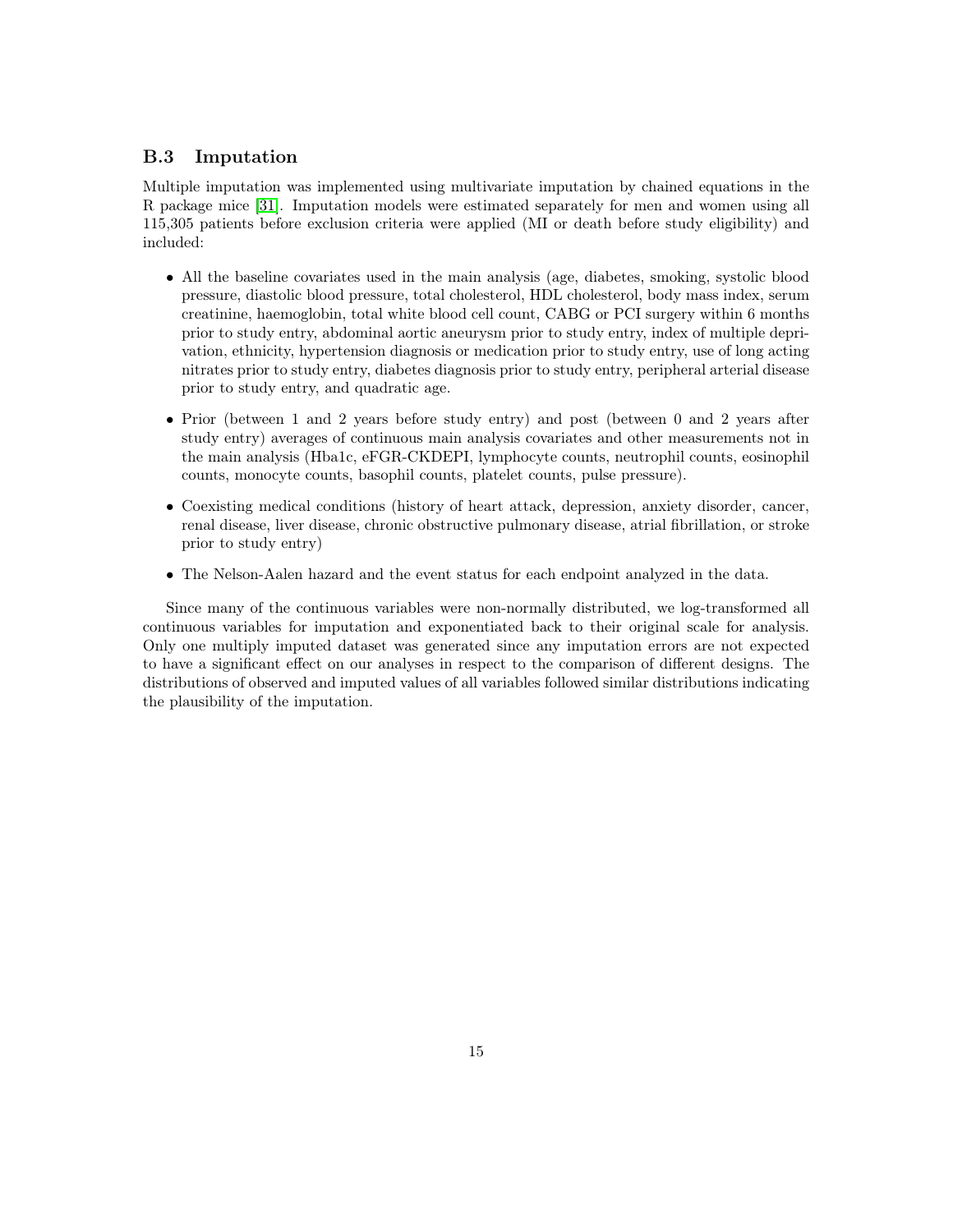| Characteristic                        | Summary                                     |  |  |
|---------------------------------------|---------------------------------------------|--|--|
| Patient population                    | 82,217                                      |  |  |
| Age                                   | 68 $(47 - 87)$ years                        |  |  |
| Gender                                | 47,016 (57%) men, 35,201 (43%) women        |  |  |
| Social deprivation (IMD score)        | $16(4-52)$                                  |  |  |
| Diagnosis                             | $57.4\%$ stable angina                      |  |  |
|                                       | $11.8\%$ unstable angina                    |  |  |
|                                       | 13.9% ST-elevated myocardial infarction     |  |  |
|                                       | 14.9% non-ST-elevated myocardial infarction |  |  |
|                                       | $1.9\%$ other coronary heart disease        |  |  |
| PCI in last 6 months                  | $4.6\%$                                     |  |  |
| CABG in last 6 months                 | 1.9%                                        |  |  |
| Abdominal aortic aneurysm             | 1.1%                                        |  |  |
| Use of nitrates                       | $26.8\%$                                    |  |  |
| Smoking status                        | $20.0\%$ current                            |  |  |
|                                       | $35.5\%$ ex-smoker                          |  |  |
|                                       | $44.3\%$ non-smoker                         |  |  |
| Hypertension                          | 88.1%                                       |  |  |
| Diabetes mellitus                     | 15.4%                                       |  |  |
| Total cholesterol                     | $5.18$ $(3.2 - 7.76)$ mmol/l                |  |  |
| High density lipoprotein cholesterol  | $1.35$ $(0.80 - 2.1)$ mmol/l                |  |  |
| Heart failure                         | $9.0\%$                                     |  |  |
| Renal disease                         | 0.67%                                       |  |  |
| Peripheral arterial disease           | 7.0%                                        |  |  |
| Atrial fibrillation                   | 11.6%                                       |  |  |
| Stroke                                | 5.4%                                        |  |  |
| Chronic kidney disease                | 6.7%                                        |  |  |
| Chronic obstructive pulmonary disease | 35.1%                                       |  |  |
| Cancer                                | 8.0%                                        |  |  |
| Depression at diagnosis               | 19.1%                                       |  |  |
| Anxiety at diagnosis                  | 12.0%                                       |  |  |
| Heart rate                            | 73.03 $(51.2 - 99.3)$ bpm                   |  |  |
| Diastolic blood pressure              | 79.42 $(60.0 - 99.6)$ mmHg                  |  |  |
| Systolic blood pressure               | 140.52 $(110.0 - 178.0)$ mmHg               |  |  |
| Creatinine                            | $99.8$ (64.8 - 149.0) mol/l                 |  |  |
| White cell count                      | 7.4 $(4.45 - 11.3)$ $10^9/l$                |  |  |
| Haemoglobin                           | 13.74 $(11.0 - 16.64)$ g/dL                 |  |  |
| Endpoint                              | 18,930 (23%) dead, 63,287 (77%) censored    |  |  |

Table 1: Cohort summary of all variables. Values are quoted to two significant figures and may not sum due to rounding. Continuous values are summarised as median (5th – 95th percentile).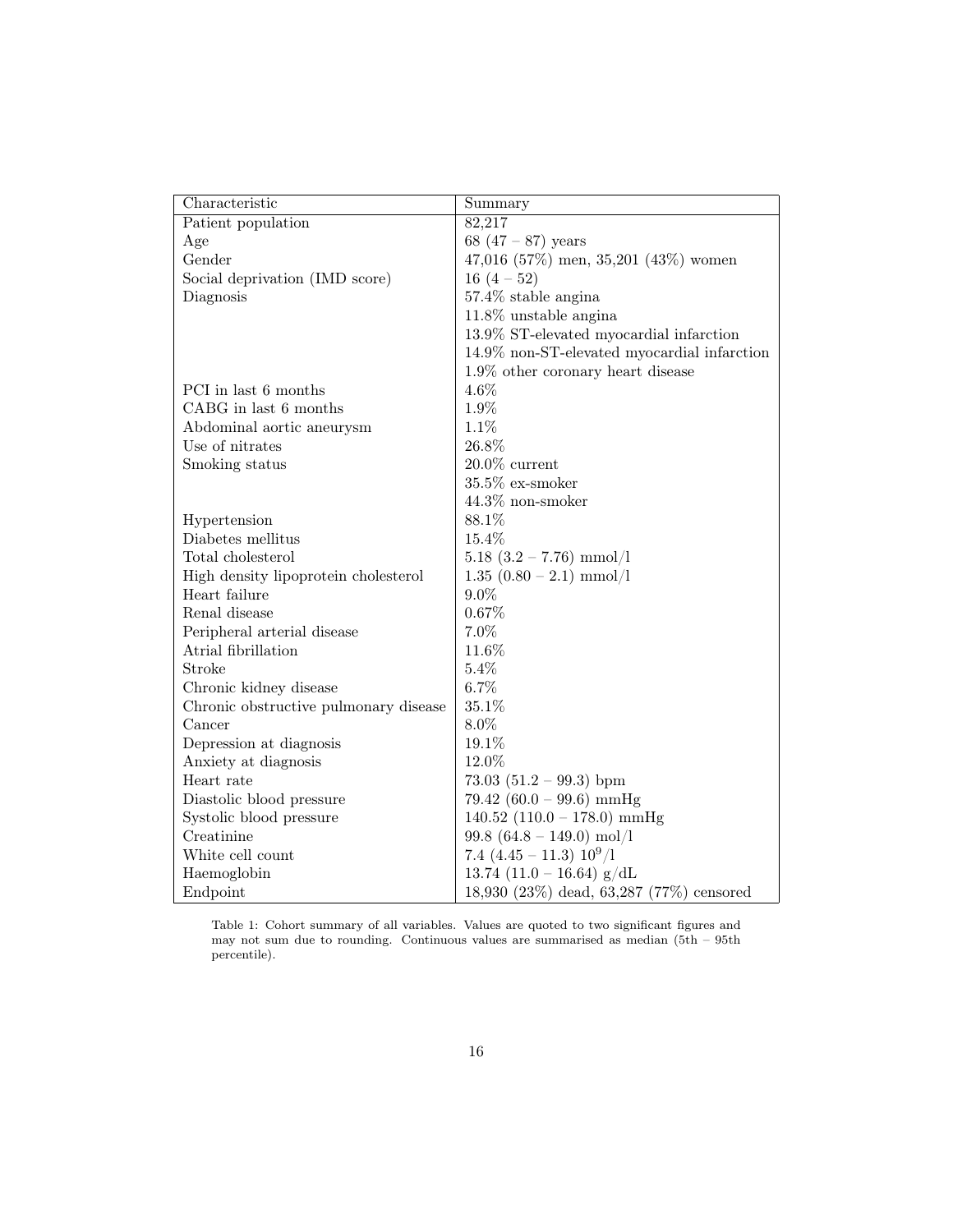

Figure 8: Empirical densities of continuous covariates in a selectively recruited cohort ( $N =$ 1,000) and the pool  $(N = 82,089)$ .